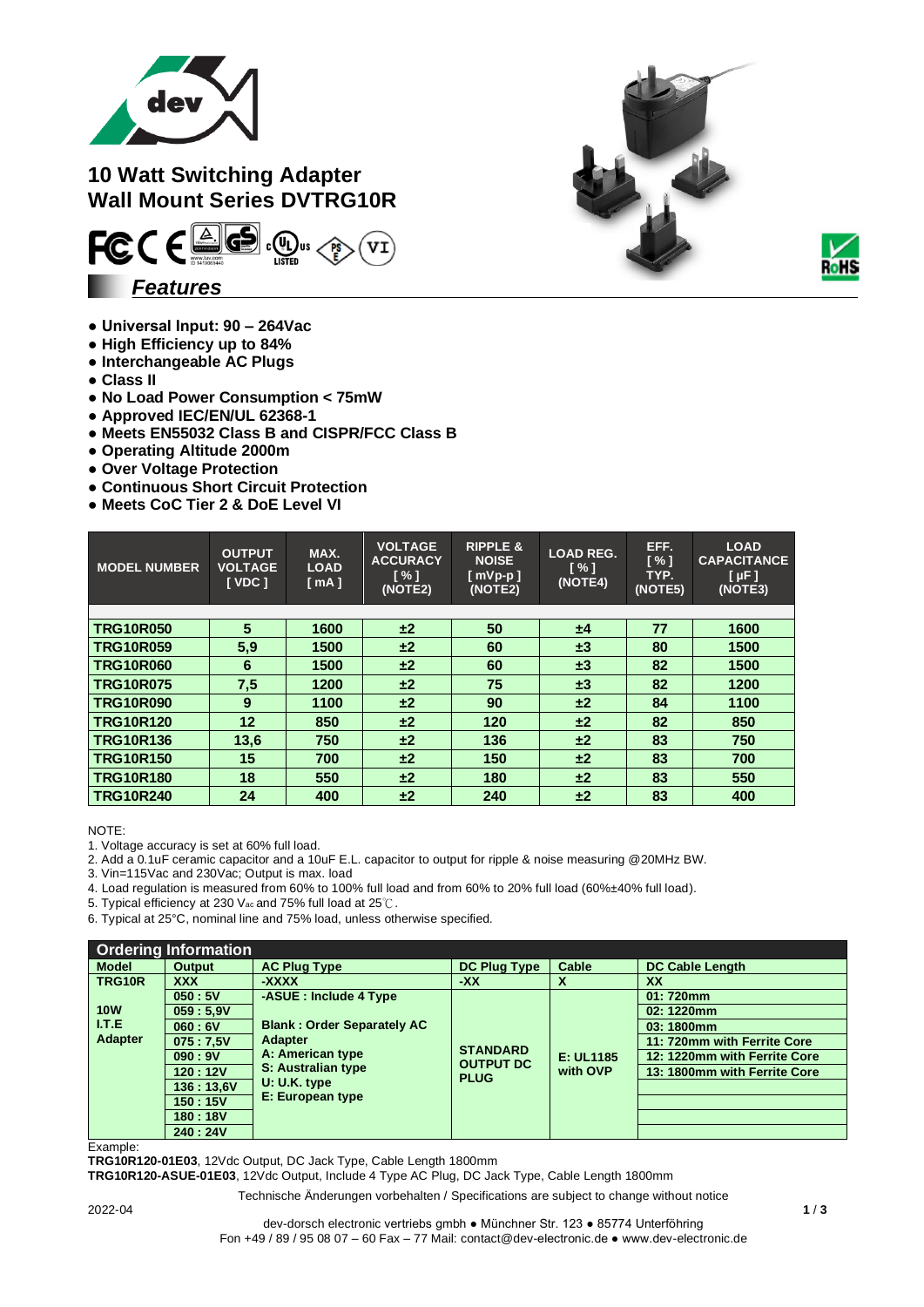# **Specifications**

## **Series DVTRG10R**

#### **INPUT SPECIFICATIONS:**

| $\mathbf{m}$ or control to $\mathbf{m}$ . |            |
|-------------------------------------------|------------|
|                                           |            |
|                                           | 120-370Vdc |
|                                           |            |
|                                           |            |
|                                           |            |
|                                           |            |

#### **OUTPUT SPECIFICATIONS:**

### **GENERAL SPECIFICATIONS:**

#### **SAFETY & EMC:**

| FCC 47 CFR Part 15 Subpart B/Sep. 2007 and CISPR 22/1997 (Class B Limit) |
|--------------------------------------------------------------------------|
|                                                                          |
|                                                                          |
|                                                                          |
|                                                                          |
|                                                                          |
|                                                                          |
|                                                                          |
|                                                                          |
|                                                                          |
|                                                                          |
|                                                                          |
|                                                                          |
|                                                                          |

## **Derating Curve**



2022-04

Technische Änderungen vorbehalten / Specifications are subject to change without notice